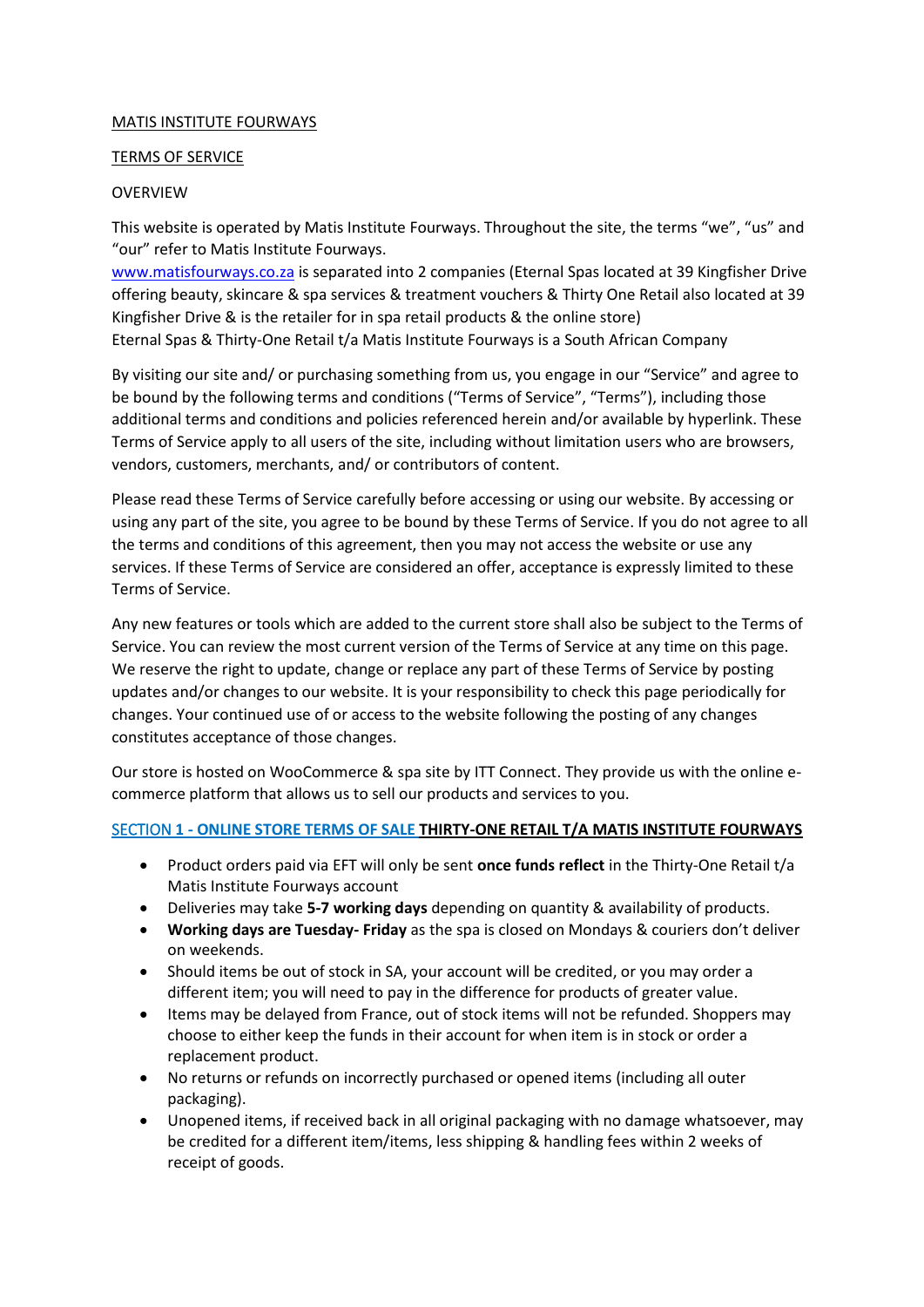- Therapists are available for guidance to assist with product recommendations; however, all purchases are at the at the sole discretion of the purchaser.
- Double card transactions or incorrect payments will be credited to your account for future purchases, less transaction & additional courier costs.

# RETURNS & REFUND POLICY

- Thirty-One Retail t/a Matis Institute Fourways accept returns on any unused and unopened items within 7 days of receipt.
- We do not accept returns on any opened or used merchandise.
- Please contact us should you require information before placing orders in the event of a product out of stock or a product that may be better suited.
- Sales are final
- Any samples &/or GWP (Gift with purchase) received must be sent back unused and unopened with your returning items for a full refund or exchange to be processed.
- You must contact us for any items that need to be returned.
- Returns that are not authorized may experience delays in processing.
- Returns that are received with proper authorization will be refunded within 7-10 business days of receipt.
- **Returns are replaced with a different product or held as credit in your Matis account.**
- Should a refund be applicable in special circumstances, the refund will be processed within 10 working days of receipt of all goods in immaculate condition less courier costs & any applicable handling fees. (Fees include handling, admin & card processing fees by 3<sup>rd</sup> parties)
- The refund will be processed to the same credit card, or bank account that was used to pay for the order.
- Unfortunately, we do not refund any product gift vouchers.
- **We do not accept returns under any circumstances for bottles that are faulty, pumps not working, Tubes that have burst or damaged boxes.**
- Please note that shipping charges are non-refundable and that for all items return shipping charges are the responsibility of the customer. The courier fees are paid to a separate party.

• **Products damages in transit**

We take care to ensure all parcels are packaged securely to arrive in excellent condition. Any claims for items damaged in transit must be submitted to us within 7 business days after receipt of your delivery. To ensure a prompt resolution to your situation, please return the box, packing materials, samples, and the damaged items to Matis Fourways. Pictures of the package when opened on the day to be sent to us via email or WhatsApp on 0740642072 on the day the parcel is opened. Any replacements will be processed following inspection of the product.

• **Allergic Reactions**

Matis has removed all known allergens including wheat, gluten, soya etc. from all products. The active ingredients are also listed with each product on the site; please ensure that you read through these carefully & enquire should you feel unsure about any items. It is always important to use products as directed on the label, but in the extreme case your skin becomes irritated or shows signs of an allergic reaction, stop using the product immediately and contact us to speak to one of our experts (no later than 7 working days from purchase date). If our skin therapist identifies that the product purchased caused a skin reaction, we will refund or replace the product. We would require a letter from your doctor stating that it is indeed the product that caused the reaction, and not another outside influence such as foods or liquids consumed to process a refund or replacement.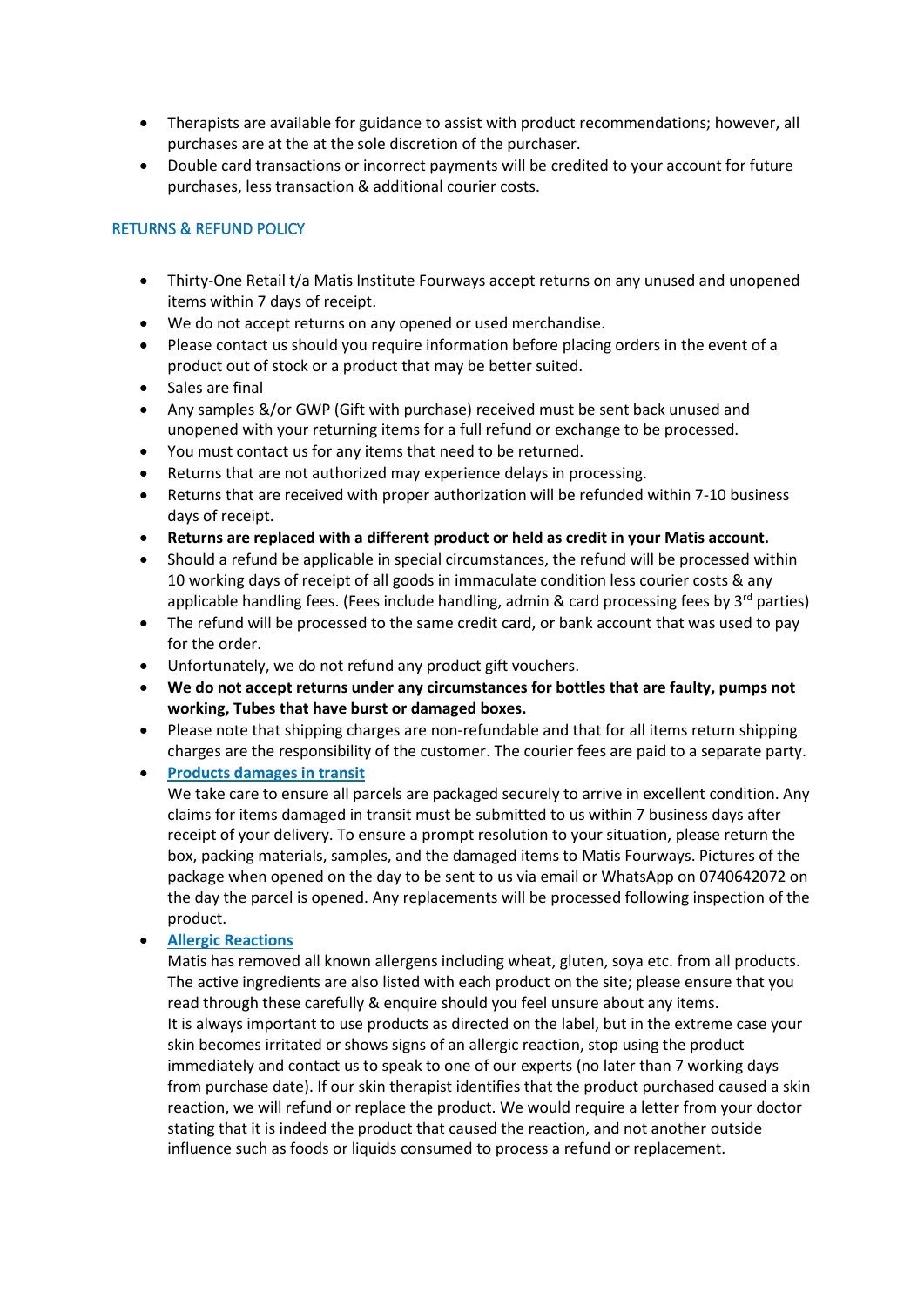# • **Incorrectly Ordered Items**

Please ensure that you order the correct items, our chat service, telephone, or WhatsApp support is available during office hours to assist. If you have incorrectly ordered an item, please call us to let us know. The product will need to be returned and received by us in pristine condition, unopened, unused and the packaging not damaged in anyway. Shipping charges for the goods returned to us and replacement products sent out are the responsibility of the customer.

Products incorrectly ordered using a product gift voucher will be credited to the customer's account, shipping & handling fees will be deducted from the gift voucher.

#### **Fees when cancelling orders:**

- Orders are only picked, checked & packed once payment has been received.
- Stock is sometimes ordered in & paid for to fulfil orders, should orders be cancelled once stock is ordered a 10% fee will be deducted
- Once package has been picked, checked & packed a 15% fee will be deducted.
- Once the courier has been booked a 20% fee will be deducted.
- All shipping costs are for the client's account irrespective of cause and reason.

#### **SECTION 2 - GENERAL CONDITIONS**

- We reserve the right to refuse service to anyone for any reason at any time.
- You understand that your content (not including credit card information), may be transferred unencrypted and involve (a) transmissions over various networks; and (b) changes to conform and adapt to technical requirements of connecting networks or devices. Credit card information is always encrypted during transfer over networks.

#### **SECTION 3 - ACCURACY, COMPLETENESS AND TIMELINESS OF INFORMATION**

- We are not responsible if information made available on this site is not 100% accurate, complete, or current. Updates to pricing on the Matis Fourways treatment menu may be delayed.
- This site may contain certain historical information. Historical information, necessarily, is not current and is provided for your reference only. We reserve the right to modify the contents of this site at any time, but we have no obligation to update any information on our site. You agree that it is your responsibility to monitor changes to our site.

#### **SECTION 4 - MODIFICATIONS TO THE SERVICE AND PRICES**

- Prices for our products are subject to change without notice.
- We reserve the right at any time to modify or discontinue a service on the spa treatment menu or on the retail site (or any part or content thereof) without notice at any time.

#### **SECTION 5 - PRODUCTS OR SERVICES**

- Certain products or services may be available exclusively online through the website.
- Some products or services may be available in-spa only.
- These products or services may have limited quantities and are subject to return or exchange only according to our Return Policy.
- We have made every effort to display as accurately as possible the colours and images of our products that appear at the store. We cannot guarantee that your computer monitor's display of any colour will be accurate.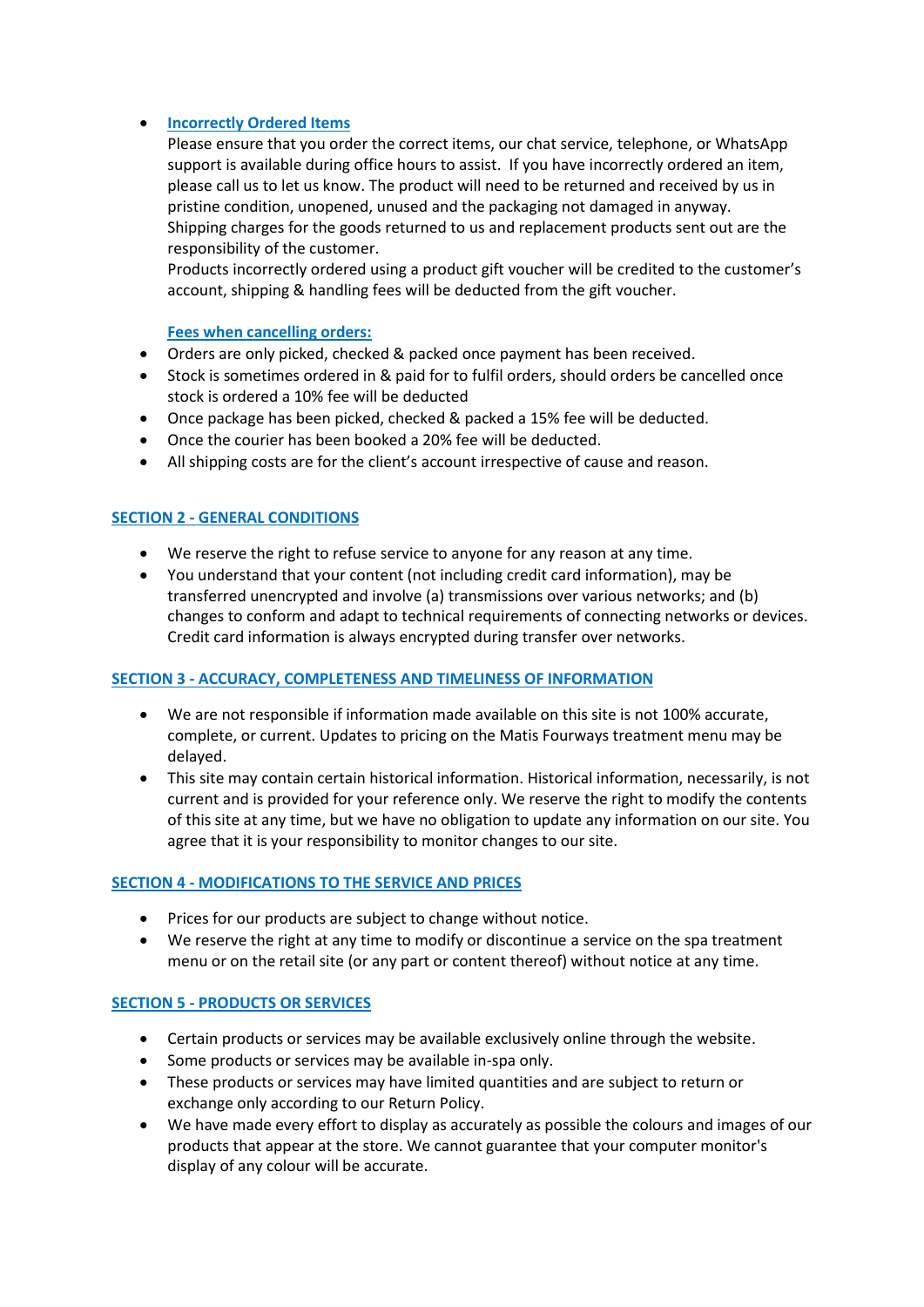- We reserve the right, but are not obligated, to limit the sales of our products or Services to any person, geographic region, or jurisdiction.
- We may exercise this right on a case-by-case basis.
- We reserve the right to limit the quantities of any products or services that we offer.
- All descriptions of products or product pricing are subject to change at any time without notice, at the sole discretion of us.
- We reserve the right to discontinue any product at any time. Any offer for any product or service made on this site is void where prohibited.

# **SECTION 6 - ACCURACY OF BILLING AND ACCOUNT INFORMATION**

- The site calculates discounts according to promocodes where applicable.
- The site also automatically calculated the delivery fee according to area.
- These calculated amounts are deemed correct.
- Should a promocode, for any instance still be active on the site after the said expiration, the outstanding amount will be required to be paid in before the order can be fulfilled.

### **SECTION 7 – IN STORE PRODUCT PURCHASES & RETURNS/EXCHANGES**

- No returns or refunds on opened products, packaging including outer packaging & cellophane, where applicable must be intact to consider an exchange.
- Products may only be returned with proof of purchase and in original packaging.
- Returns/ Exchanges are limited to 7 working days from date of purchase.
- Products are purchased are at the sole discretion of the purchaser.

# **SECTION 8 – TREATMENT GIFT VOUCHERS**

- According to the CPA, Matis Fourways' vouchers are valid for 3 years from date of purchase.
- The value of the voucher is exchangeable for **services** in store & may not be refunded, redeemed for cash or used to purchase retail items.
- No cash or change will be given, any unused value will be credited to your account.
- Marketing and promotional vouchers have a validity of 3-6 months, these Terms and Conditions are stipulated with promotions.
- Should no stipulation on voucher validity of promotional vouchers, the deemed validity period is 3 months, the entire value of the voucher must be used within the validity period.
- Marketing and promotional vouchers may have additional Terms and Conditions
- No extensions will be granted for expired vouchers under any conditions.
- No gift vouchers may be used for monthly flash promotions.
- Gift vouchers may however be used for the monthly promotion.
- Services & retail are separate businesses & therefore treatment vouchers are strictly used for full priced services or set monthly promotions.

#### **SECTION 9 - ERRORS, INACCURACIES AND OMISSIONS**

• Occasionally there may be information on our site or in the Service that contains typographical errors, inaccuracies or omissions that may relate to product descriptions, pricing, promotions, offers, product shipping charges, transit times and availability. We reserve the right to correct any errors, inaccuracies, or omissions, and to change or update information or cancel orders if any information in the Service or on any related website is inaccurate at any time without prior notice (including after you have submitted your order).